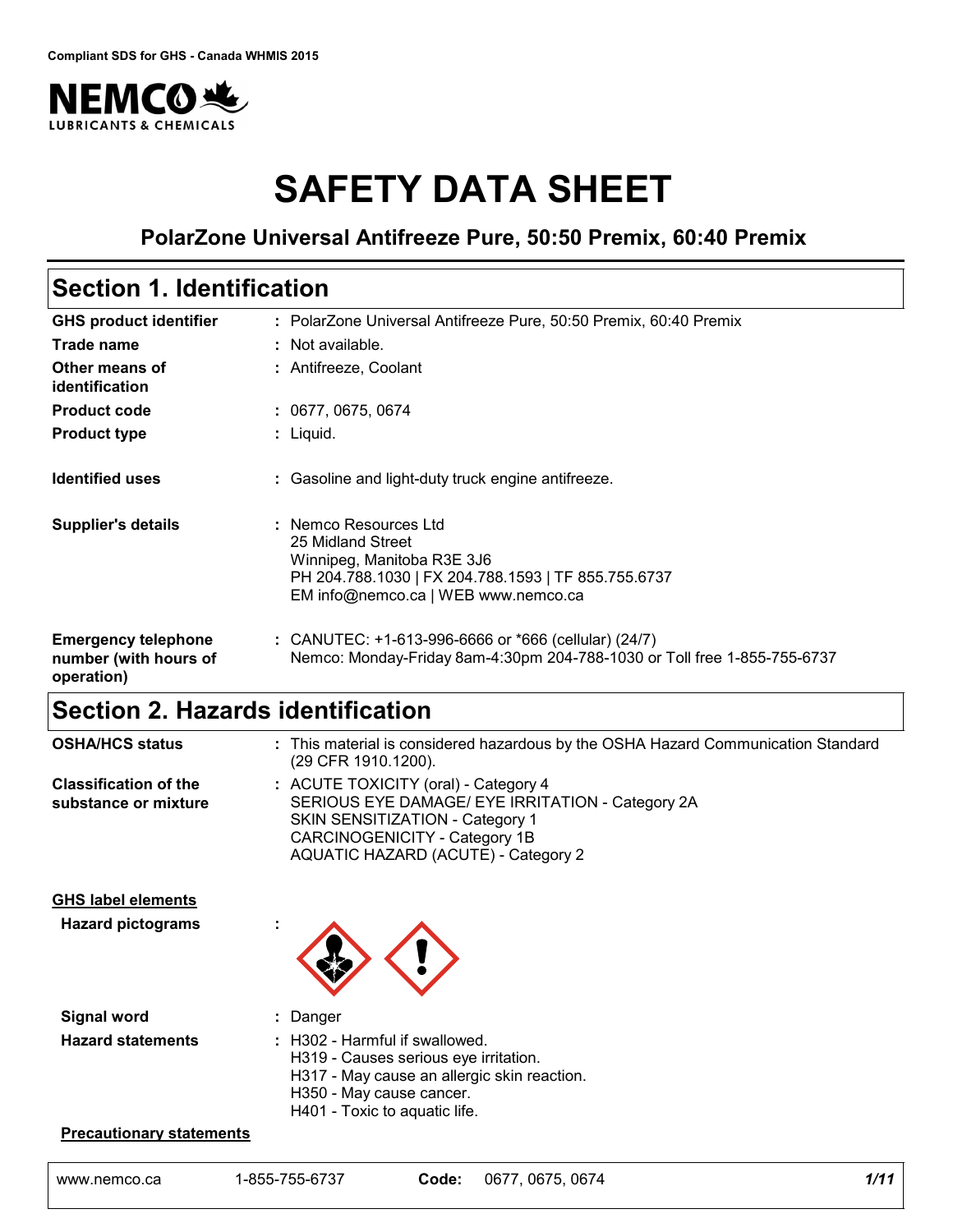

### **Section 2. Hazards identification**

| <b>Prevention</b>                                              | : P201 - Obtain special instructions before use.<br>P202 - Do not handle until all safety precautions have been read and understood.<br>P280 - Wear protective gloves. Wear eye or face protection. Wear protective clothing.<br>P273 - Avoid release to the environment.                                                                                                                                                                                                                                                                                                                                  |
|----------------------------------------------------------------|------------------------------------------------------------------------------------------------------------------------------------------------------------------------------------------------------------------------------------------------------------------------------------------------------------------------------------------------------------------------------------------------------------------------------------------------------------------------------------------------------------------------------------------------------------------------------------------------------------|
|                                                                | P261 - Avoid breathing vapor.<br>P270 - Do not eat, drink or smoke when using this product.<br>P264 - Wash hands thoroughly after handling.<br>P272 (OSHA) - Contaminated work clothing must not be allowed out of the workplace.                                                                                                                                                                                                                                                                                                                                                                          |
| <b>Response</b>                                                | : P308 + P313 - IF exposed or concerned: Get medical attention.<br>P301 + P312 + P330 - IF SWALLOWED: Call a POISON CENTER or physician if you<br>feel unwell. Rinse mouth.<br>P302 + P352 + P363 - IF ON SKIN: Wash with plenty of soap and water. Wash<br>contaminated clothing before reuse.<br>P333 + P313 - If skin irritation or rash occurs: Get medical attention.<br>P305 + P351 + P338 - IF IN EYES: Rinse cautiously with water for several minutes.<br>Remove contact lenses, if present and easy to do. Continue rinsing.<br>P337 + P313 - If eye irritation persists: Get medical attention. |
| <b>Storage</b>                                                 | : P405 - Store locked up.                                                                                                                                                                                                                                                                                                                                                                                                                                                                                                                                                                                  |
| <b>Disposal</b>                                                | : P501 - Dispose of contents and container in accordance with all local, regional, national<br>and international regulations.                                                                                                                                                                                                                                                                                                                                                                                                                                                                              |
| <b>Physical hazards not</b><br>otherwise classified<br>(PHNOC) | : None known.                                                                                                                                                                                                                                                                                                                                                                                                                                                                                                                                                                                              |
| <b>Health hazards not</b><br>otherwise classified<br>(HHNOC)   | : None known.                                                                                                                                                                                                                                                                                                                                                                                                                                                                                                                                                                                              |

# **Section 3. Composition/information on ingredients**

| Substance/mixture     | : Mixture             |
|-----------------------|-----------------------|
| Other means of        | : Antifreeze. Coolant |
| <b>identification</b> |                       |

#### **CAS number/other identifiers**

| <b>CAS</b> number   | : Not applicable.  |
|---------------------|--------------------|
| <b>Product code</b> | : 0677, 0675, 0674 |

| Ingredient name                   | $\%$              | <b>CAS number</b> |
|-----------------------------------|-------------------|-------------------|
| Ethanediol                        | 1≥50              | $107 - 21 - 1$    |
| Disodium tetraborate, anhydrous   | $\geq 0.3 - 1$    | 1330-43-4         |
| l Sodium nitrite                  | $≥0.3 - < 1$      | 7632-00-0         |
| Sodium nitrate                    | $\geq 0.1 - 0.3$  | 7631-99-4         |
| Sodium benzothiazol-2-yl sulphide | $\geq 0.1 - 50.2$ | 2492-26-4         |

**Any concentration shown as a range is to protect confidentiality or is due to batch variation.**

**There are no additional ingredients present which, within the current knowledge of the supplier and in the concentrations applicable, are classified as hazardous to health or the environment and hence require reporting in this section.**

**Occupational exposure limits, if available, are listed in Section 8.**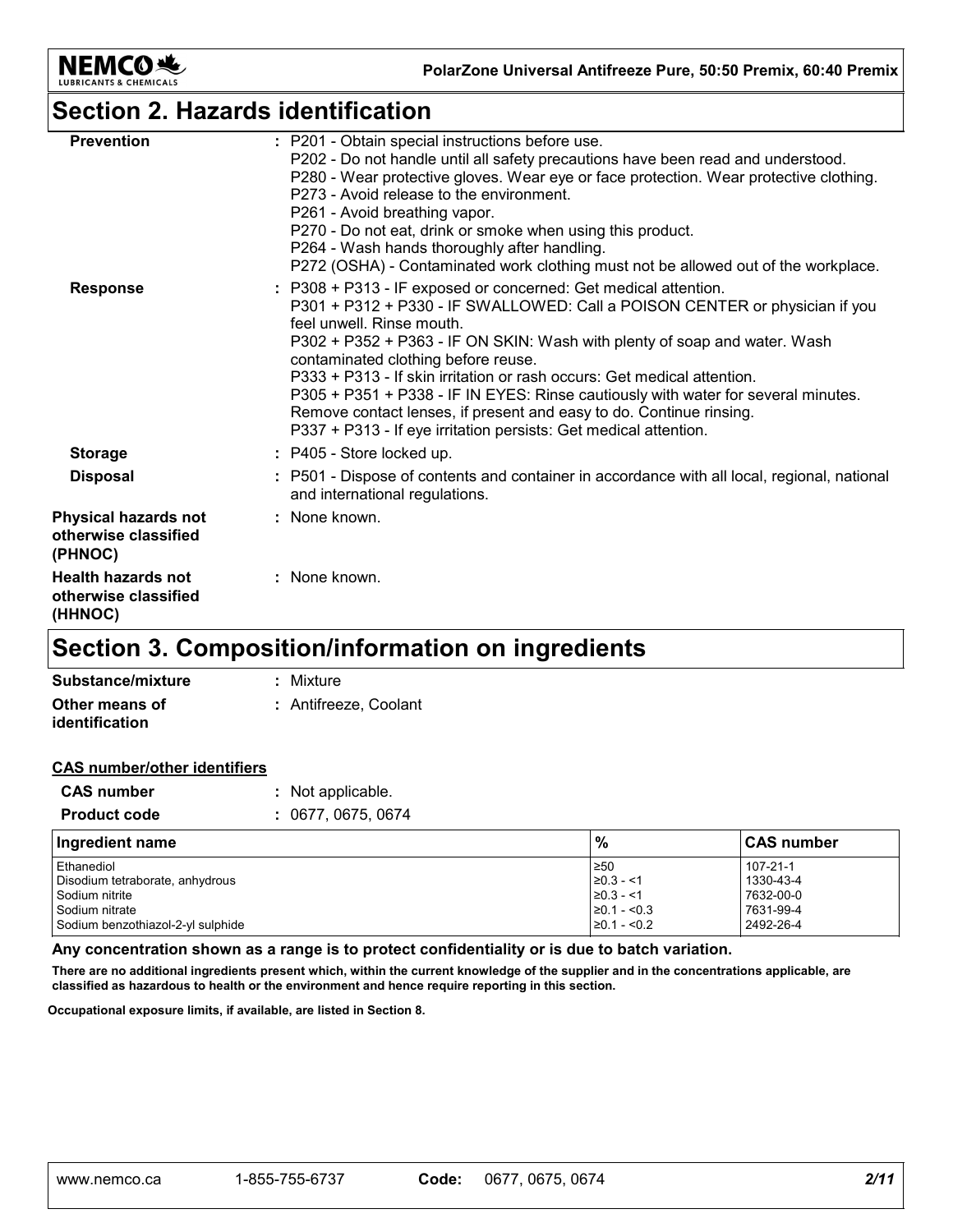

### **Section 4. First aid measures**

### **Description of necessary first aid measures**

| Eye contact         | : Immediately flush eyes with plenty of water, occasionally lifting the upper and lower<br>eyelids. Check for and remove any contact lenses. Continue to rinse for at least 20<br>minutes. Get medical attention.                                                                                                                                                                                                                                                                                                                                                               |
|---------------------|---------------------------------------------------------------------------------------------------------------------------------------------------------------------------------------------------------------------------------------------------------------------------------------------------------------------------------------------------------------------------------------------------------------------------------------------------------------------------------------------------------------------------------------------------------------------------------|
| <b>Inhalation</b>   | : Remove victim to fresh air and keep at rest in a position comfortable for breathing. If<br>not breathing, if breathing is irregular or if respiratory arrest occurs, provide artificial<br>respiration or oxygen by trained personnel. It may be dangerous to the person providing<br>aid to give mouth-to-mouth resuscitation. Get medical attention. If unconscious, place<br>in recovery position and get medical attention immediately. Maintain an open airway.                                                                                                          |
| <b>Skin contact</b> | : Wash with plenty of soap and water. Wash contaminated clothing thoroughly with water<br>before removing it, or wear gloves. Continue to rinse for at least 20 minutes. Get<br>medical attention. In the event of any complaints or symptoms, avoid further exposure.<br>Wash clothing before reuse. Clean shoes thoroughly before reuse.                                                                                                                                                                                                                                      |
| Ingestion           | : Wash out mouth with water. If material has been swallowed and the exposed person is<br>conscious, give small quantities of water to drink. Stop if the exposed person feels sick<br>as vomiting may be dangerous. Do not induce vomiting unless directed to do so by<br>medical personnel. If vomiting occurs, the head should be kept low so that vomit does<br>not enter the lungs. Never give anything by mouth to an unconscious person. If<br>unconscious, place in recovery position and get medical attention immediately. Get<br>medical attention if symptoms occur. |

#### **Most important symptoms/effects, acute and delayed**

| <b>Potential acute health effects</b> |                                                                                                                                                                                                                                                                                                                                                                                                                 |
|---------------------------------------|-----------------------------------------------------------------------------------------------------------------------------------------------------------------------------------------------------------------------------------------------------------------------------------------------------------------------------------------------------------------------------------------------------------------|
| Eye contact                           | : Causes serious eye irritation.                                                                                                                                                                                                                                                                                                                                                                                |
| <b>Inhalation</b>                     | : No known significant effects or critical hazards.                                                                                                                                                                                                                                                                                                                                                             |
| <b>Skin contact</b>                   | : May cause an allergic skin reaction.                                                                                                                                                                                                                                                                                                                                                                          |
| Ingestion                             | : Harmful if swallowed.                                                                                                                                                                                                                                                                                                                                                                                         |
| Over-exposure signs/symptoms          |                                                                                                                                                                                                                                                                                                                                                                                                                 |
| Eye contact                           | : Adverse symptoms may include the following:<br>pain or irritation<br>watering<br>redness                                                                                                                                                                                                                                                                                                                      |
| <b>Inhalation</b>                     | : No known significant effects or critical hazards.                                                                                                                                                                                                                                                                                                                                                             |
| <b>Skin contact</b>                   | : Adverse symptoms may include the following:<br>irritation<br>redness                                                                                                                                                                                                                                                                                                                                          |
| Ingestion                             | : No known significant effects or critical hazards.                                                                                                                                                                                                                                                                                                                                                             |
|                                       | <u>Indication of immediate medical attention and special treatment needed, if necessary</u>                                                                                                                                                                                                                                                                                                                     |
| Notes to physician                    | : Treat symptomatically. Contact poison treatment specialist immediately if large<br>quantities have been ingested or inhaled.                                                                                                                                                                                                                                                                                  |
| <b>Specific treatments</b>            | : No specific treatment.                                                                                                                                                                                                                                                                                                                                                                                        |
| <b>Protection of first-aiders</b>     | : No action shall be taken involving any personal risk or without suitable training. If it is<br>suspected that fumes are still present, the rescuer should wear an appropriate mask or<br>self-contained breathing apparatus. It may be dangerous to the person providing aid to<br>give mouth-to-mouth resuscitation. Wash contaminated clothing thoroughly with water<br>before removing it, or wear gloves. |

**See toxicological information (Section 11)**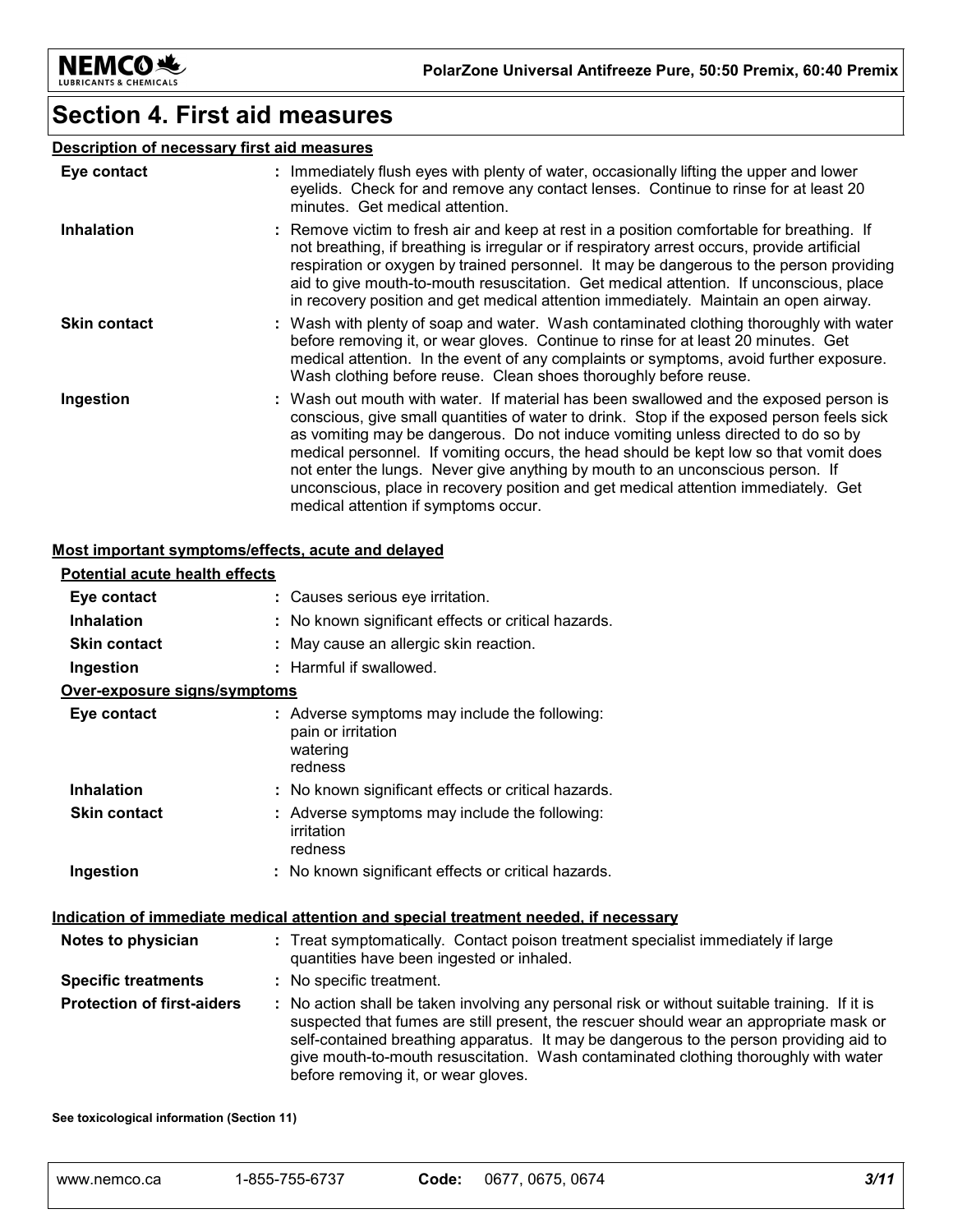

# **Section 5. Fire-fighting measures**

| <b>Extinguishing media</b>                               |                                                                                                                                                                                |
|----------------------------------------------------------|--------------------------------------------------------------------------------------------------------------------------------------------------------------------------------|
| Suitable extinguishing<br>media                          | : Use an extinguishing agent suitable for the surrounding fire.                                                                                                                |
| Unsuitable extinguishing<br>media                        | : None known.                                                                                                                                                                  |
| Specific hazards arising<br>from the chemical            | : This material is toxic to aguatic life. Fire water contaminated with this material must be<br>contained and prevented from being discharged to any waterway, sewer or drain. |
| <b>Hazardous thermal</b><br>decomposition products       | : Decomposition products may include the following materials:<br>carbon dioxide<br>carbon monoxide                                                                             |
| <b>Special protective actions</b><br>for fire-fighters   | : No special measures are required.                                                                                                                                            |
| <b>Special protective</b><br>equipment for fire-fighters | : Fire-fighters should wear appropriate protective equipment and self-contained breathing<br>apparatus (SCBA) with a full face-piece operated in positive pressure mode.       |

### **Section 6. Accidental release measures**

|                                                       | <b>Personal precautions, protective equipment and emergency procedures</b>                                                                                                                                                                                                                                                                                                                                                                                                                                                                |
|-------------------------------------------------------|-------------------------------------------------------------------------------------------------------------------------------------------------------------------------------------------------------------------------------------------------------------------------------------------------------------------------------------------------------------------------------------------------------------------------------------------------------------------------------------------------------------------------------------------|
| For non-emergency<br>personnel                        | : Keep unnecessary and unprotected personnel from entering. Do not touch or walk<br>through spilled material. Avoid breathing vapor or mist. Provide adequate ventilation.<br>Wear appropriate respirator when ventilation is inadequate. Put on appropriate<br>personal protective equipment.                                                                                                                                                                                                                                            |
| For emergency responders :                            | If specialized clothing is required to deal with the spillage, take note of any information in<br>Section 8 on suitable and unsuitable materials. See also the information in "For non-<br>emergency personnel".                                                                                                                                                                                                                                                                                                                          |
| <b>Environmental precautions</b>                      | : Avoid dispersal of spilled material and runoff and contact with soil, waterways, drains<br>and sewers. Inform the relevant authorities if the product has caused environmental<br>pollution (sewers, waterways, soil or air). Water polluting material. May be harmful to<br>the environment if released in large quantities.                                                                                                                                                                                                           |
| Methods and materials for containment and cleaning up |                                                                                                                                                                                                                                                                                                                                                                                                                                                                                                                                           |
| <b>Spill</b>                                          | : Stop leak if without risk. Move containers from spill area. Approach release from<br>upwind. Prevent entry into sewers, water courses, basements or confined areas. Wash<br>spillages into an effluent treatment plant or proceed as follows. Contain and collect<br>spillage with non-combustible, absorbent material e.g. sand, earth, vermiculite or<br>diatomaceous earth and place in container for disposal according to local regulations<br>(see Section 13). Dispose of via a licensed waste disposal contractor. Contaminated |

absorbent material may pose the same hazard as the spilled product. Note: see Section 1 for emergency contact information and Section 13 for waste disposal.

### **Section 7. Handling and storage**

**Precautions for safe handling**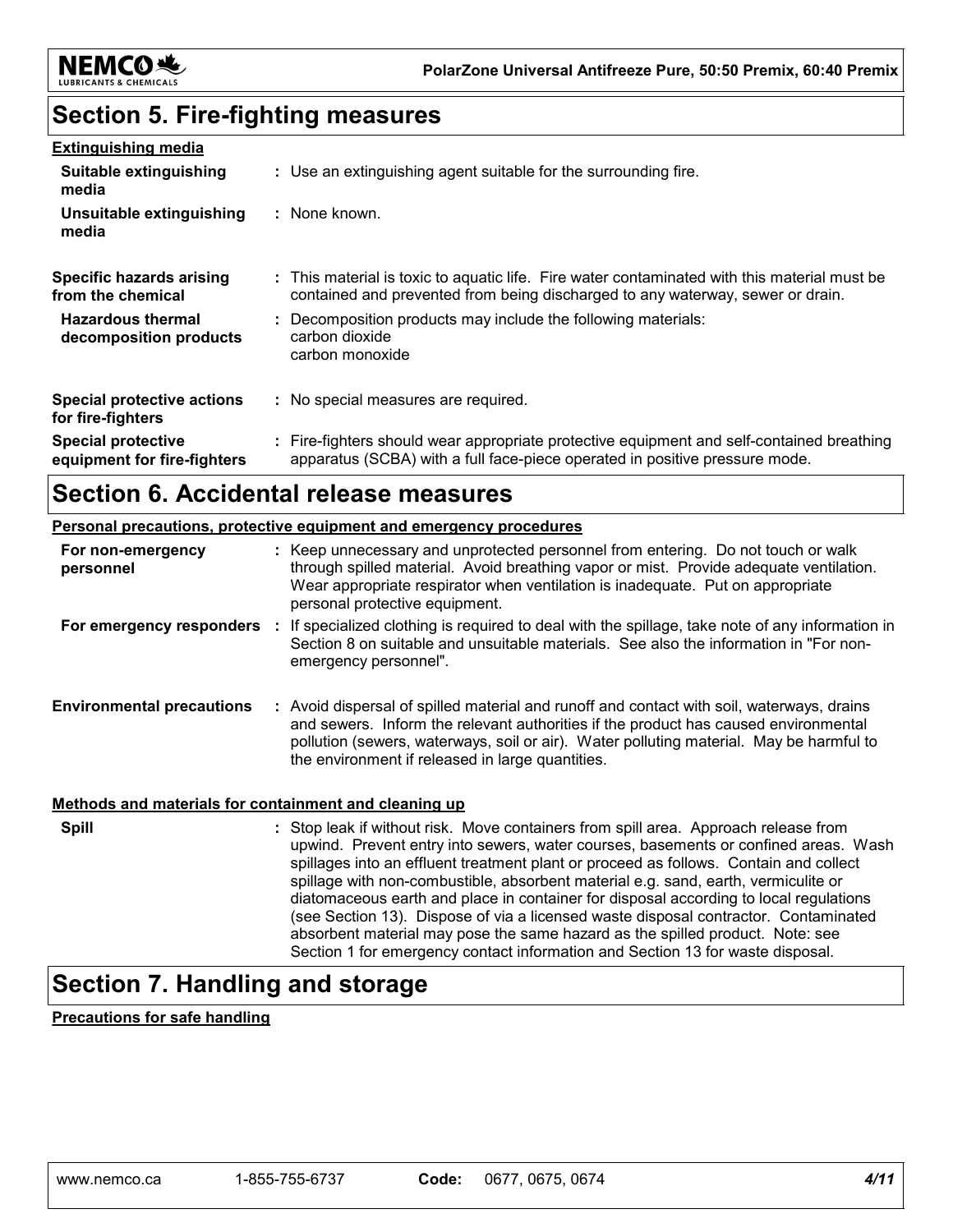

## **Section 7. Handling and storage**

| <b>Protective measures</b>                                         | : Put on appropriate personal protective equipment (see Section 8). Persons with a<br>history of skin sensitization problems should not be employed in any process in which<br>this product is used. Avoid exposure - obtain special instructions before use. Do not<br>handle until all safety precautions have been read and understood. Do not get in eyes<br>or on skin or clothing. Do not ingest. Avoid breathing vapor or mist. Avoid release to<br>the environment. If during normal use the material presents a respiratory hazard, use<br>only with adequate ventilation or wear appropriate respirator. Keep in the original<br>container or an approved alternative made from a compatible material, kept tightly<br>closed when not in use. Empty containers retain product residue and can be hazardous.<br>Do not reuse container. |
|--------------------------------------------------------------------|---------------------------------------------------------------------------------------------------------------------------------------------------------------------------------------------------------------------------------------------------------------------------------------------------------------------------------------------------------------------------------------------------------------------------------------------------------------------------------------------------------------------------------------------------------------------------------------------------------------------------------------------------------------------------------------------------------------------------------------------------------------------------------------------------------------------------------------------------|
| Advice on general<br>occupational hygiene                          | : Eating, drinking and smoking should be prohibited in areas where this material is<br>handled, stored and processed. Workers should wash hands and face before eating,<br>drinking and smoking. See also Section 8 for additional information on hygiene<br>measures.                                                                                                                                                                                                                                                                                                                                                                                                                                                                                                                                                                            |
| Conditions for safe storage,<br>including any<br>incompatibilities | : Store in accordance with local regulations. Store in original container protected from<br>direct sunlight in a dry, cool and well-ventilated area, away from incompatible materials<br>(see Section 10) and food and drink. Store locked up. Keep container tightly closed<br>and sealed until ready for use. Containers that have been opened must be carefully<br>resealed and kept upright to prevent leakage. Do not store in unlabeled containers.<br>Use appropriate containment to avoid environmental contamination.                                                                                                                                                                                                                                                                                                                    |

# **Section 8. Exposure controls/personal protection**

#### **Control parameters**

| <b>Occupational exposure limits</b> |                                            | STEL (15 mins)<br>TWA (8 hours)                           |                                    | Ceiling                             |                   |              |     |                   |       |                              |
|-------------------------------------|--------------------------------------------|-----------------------------------------------------------|------------------------------------|-------------------------------------|-------------------|--------------|-----|-------------------|-------|------------------------------|
| Ingredient                          | List name                                  | ppm                                                       | mg/m <sup>3</sup> Other            | ppm                                 | mg/m <sup>3</sup> | <b>Other</b> | ppm | mg/m <sup>3</sup> | Other | <b>Notations</b>             |
| Ethanediol                          | IUS ACGIH 3/2015<br>AB 4/2009<br>BC 2/2015 | $\overline{\phantom{0}}$<br>$\overline{\phantom{a}}$      | -<br>-<br>10                       | -<br>-<br>-<br>-                    | 20                |              |     | 100<br>100<br>100 |       | [a]<br>[3] [a]<br>[a]<br>[b] |
|                                     | ION 7/2015<br><b>QC 1/2014</b>             | ۰<br>$\overline{\phantom{a}}$<br>$\overline{\phantom{a}}$ | -<br>-<br>$\overline{\phantom{a}}$ | -<br>$\overline{\phantom{0}}$<br>50 | 127               |              | 50  | -<br>100<br>-     |       | [c]<br>[a]<br>[d]            |

#### [3]Skin sensitization

**Form:** [a]Aerosol [b]Particulate [c]Vapor [d]Vapor and mist

| Appropriate engineering<br>controls       | : If user operations generate dust, fumes, gas, vapor or mist, use process enclosures,<br>local exhaust ventilation or other engineering controls to keep worker exposure to<br>airborne contaminants below any recommended or statutory limits.                                                                                                                                                                                                                            |
|-------------------------------------------|-----------------------------------------------------------------------------------------------------------------------------------------------------------------------------------------------------------------------------------------------------------------------------------------------------------------------------------------------------------------------------------------------------------------------------------------------------------------------------|
| <b>Environmental exposure</b><br>controls | : Emissions from ventilation or work process equipment should be checked to ensure<br>they comply with the requirements of environmental protection legislation.                                                                                                                                                                                                                                                                                                            |
| Individual protection measures            |                                                                                                                                                                                                                                                                                                                                                                                                                                                                             |
| <b>Hygiene measures</b>                   | : Wash hands, forearms and face thoroughly after handling chemical products, before<br>eating, smoking and using the lavatory and at the end of the working period.<br>Appropriate techniques should be used to remove potentially contaminated clothing.<br>Contaminated work clothing should not be allowed out of the workplace. Wash<br>contaminated clothing before reusing. Ensure that eyewash stations and safety<br>showers are close to the workstation location. |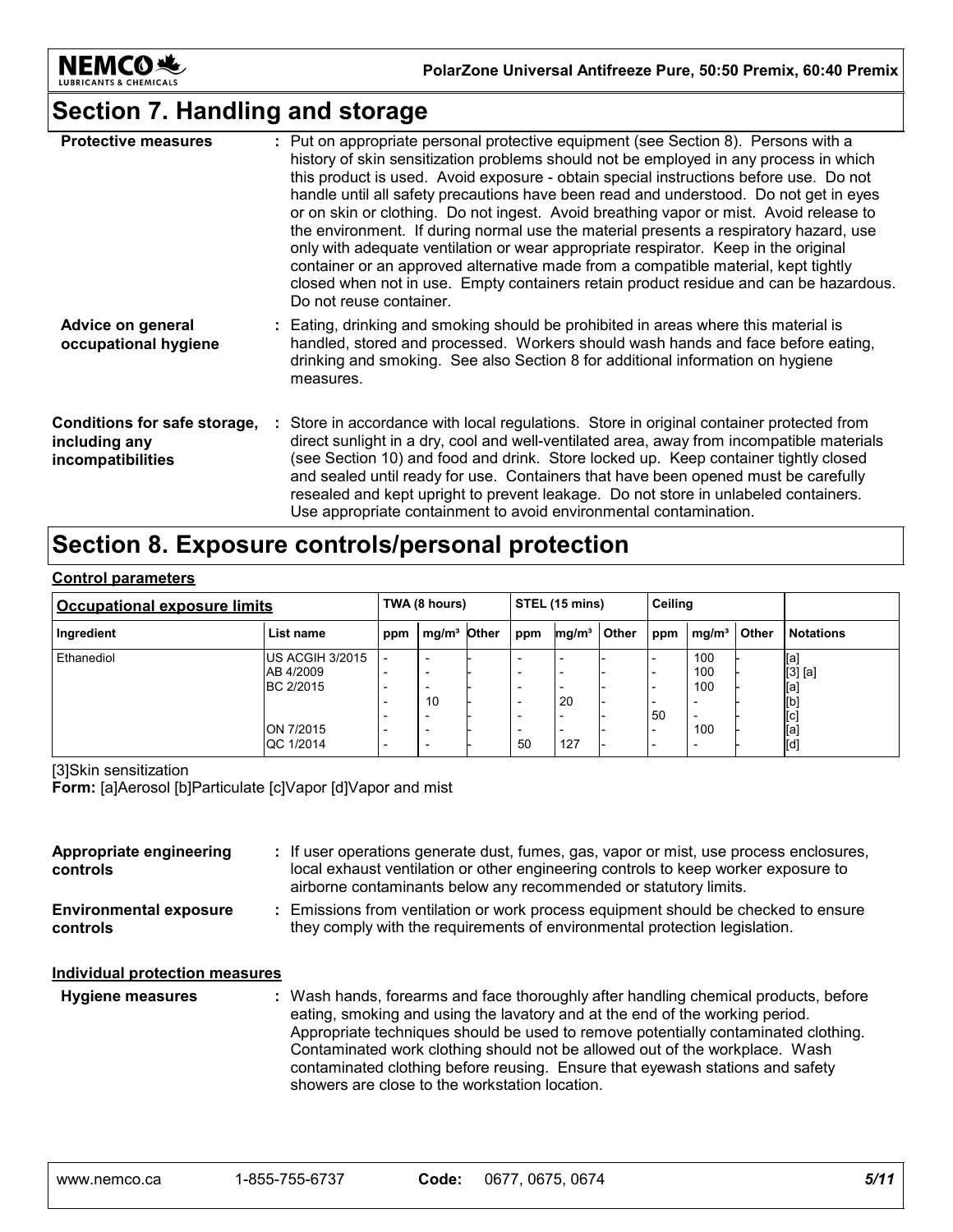

## **Section 8. Exposure controls/personal protection**

| <b>Eye/face protection</b>    | : Safety eyewear complying with an approved standard should be used when a risk<br>assessment indicates this is necessary to avoid exposure to liquid splashes, mists,<br>gases or dusts. If contact is possible, the following protection should be worn, unless<br>the assessment indicates a higher degree of protection: chemical splash goggles. |
|-------------------------------|-------------------------------------------------------------------------------------------------------------------------------------------------------------------------------------------------------------------------------------------------------------------------------------------------------------------------------------------------------|
| <b>Skin protection</b>        |                                                                                                                                                                                                                                                                                                                                                       |
| <b>Hand protection</b>        | : Chemical-resistant, impervious gloves complying with an approved standard should be<br>worn at all times when handling chemical products if a risk assessment indicates this is<br>necessary.                                                                                                                                                       |
| <b>Body protection</b>        | : Personal protective equipment for the body should be selected based on the task being<br>performed and the risks involved and should be approved by a specialist before<br>handling this product.                                                                                                                                                   |
| Other skin protection         | : Appropriate footwear and any additional skin protection measures should be selected<br>based on the task being performed and the risks involved and should be approved by a<br>specialist before handling this product.                                                                                                                             |
| <b>Respiratory protection</b> | : Use a properly fitted, air-purifying or supplied air respirator complying with an approved<br>standard if a risk assessment indicates this is necessary. Respirator selection must be<br>based on known or anticipated exposure levels, the hazards of the product and the safe<br>working limits of the selected respirator.                       |

## **Section 9. Physical and chemical properties**

| <b>Appearance</b>                                 |                                                     |
|---------------------------------------------------|-----------------------------------------------------|
| <b>Physical state</b>                             | : Liquid. [Clear.]                                  |
| Color                                             | Green.                                              |
| Odor                                              | Mild.<br>÷                                          |
| <b>Odor threshold</b>                             | Not available.                                      |
| рH                                                | 10-11 $@$ 50% solution in water.                    |
| <b>Freezing point</b>                             | : $-15^{\circ}$ C, $-37^{\circ}$ C, $-52^{\circ}$ C |
| <b>Boiling point</b>                              | 173°C, 108°C, 110°C                                 |
| <b>Flash point</b>                                | Not available.                                      |
| <b>Evaporation rate</b>                           | Not available.                                      |
| <b>Flammability (solid, gas)</b>                  | Not available.                                      |
| Lower and upper explosive<br>(flammable) limits   | $:$ Not available.                                  |
| Vapor pressure                                    | Not available.                                      |
| <b>Vapor density</b>                              | Not available.                                      |
| <b>Relative density</b>                           | 1.124, 1.07, 1.09                                   |
| Solubility in water                               | Soluble in water.                                   |
| <b>Partition coefficient: n-</b><br>octanol/water | $:$ Not available.                                  |
| <b>Auto-ignition temperature</b>                  | $:$ Not available.                                  |
| <b>Decomposition temperature</b>                  | $:$ Not available.                                  |
| <b>Viscosity</b>                                  | Not available.                                      |
|                                                   |                                                     |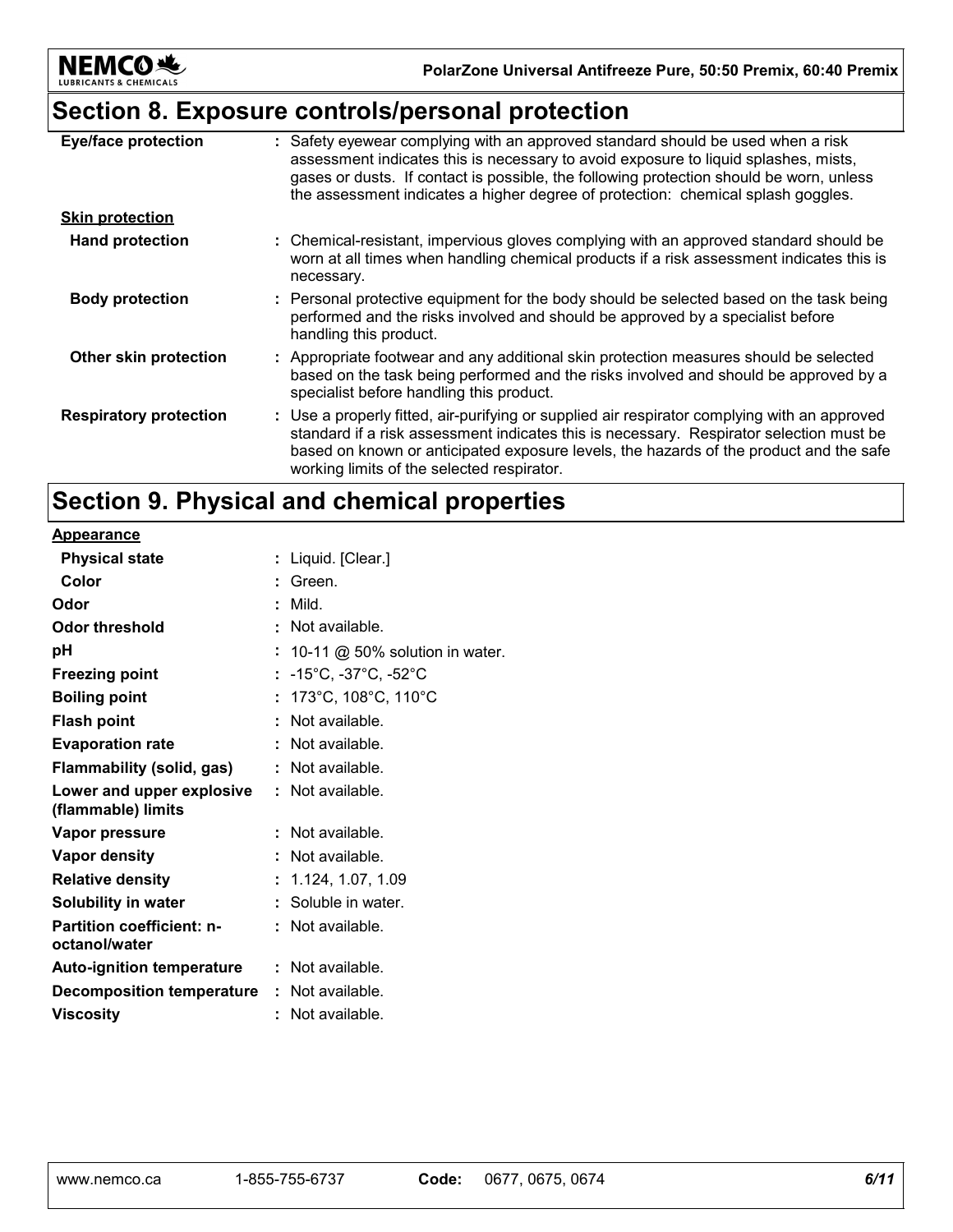

### **Section 10. Stability and reactivity**

| <b>Reactivity</b>                            | : No specific test data related to reactivity available for this product or its ingredients.              |
|----------------------------------------------|-----------------------------------------------------------------------------------------------------------|
| <b>Chemical stability</b>                    | : The product is stable.                                                                                  |
| <b>Possibility of hazardous</b><br>reactions | : Under normal conditions of storage and use, hazardous reactions will not occur.                         |
| <b>Conditions to avoid</b>                   | : Keep away from heat, sparks and flame.                                                                  |
| Incompatible materials                       | Reactive or incompatible with the following materials: oxidizing materials and strong<br>acids.           |
| <b>Hazardous decomposition</b><br>products   | : Under normal conditions of storage and use, hazardous decomposition products should<br>not be produced. |

### **Section 11. Toxicological information**

#### **Information on toxicological effects**

#### **Acute toxicity**

| <b>Product/ingredient name</b>    | <b>Result</b> | <b>Species</b> | <b>Dose</b> | <b>Exposure</b> |
|-----------------------------------|---------------|----------------|-------------|-----------------|
| Ethanediol                        | LD50 Oral     | Rat            | 4700 mg/kg  |                 |
| Disodium tetraborate, anhydrous   | LD50 Oral     | Rat            | 1200 mg/kg  |                 |
| I Sodium nitrite                  | LD50 Oral     | Rat            | 85 mg/kg    |                 |
| I Sodium nitrate                  | LD50 Oral     | Rat            | 1267 mg/kg  |                 |
| Sodium benzothiazol-2-yl sulphide | LD50 Dermal   | Rabbit         | >5010 mg/kg |                 |
|                                   | LD50 Oral     | Rat            | 5200 mg/kg  |                 |

### **Irritation/Corrosion**

| <b>Product/ingredient name</b> | <b>Result</b>            | <b>Species</b> | <b>Score</b> | <b>Exposure</b> | <b>Observation</b> |
|--------------------------------|--------------------------|----------------|--------------|-----------------|--------------------|
| Ethanediol                     | Eyes - Mild irritant     | Rabbit         |              | 24 hours 500 mg |                    |
|                                | Eyes - Mild irritant     | Rabbit         |              | 1 hours 100 mg  |                    |
|                                | Eyes - Moderate irritant | Rabbit         |              | 6 hours 1440 mg |                    |
|                                | l Skin - Mild irritant   | Rabbit         |              | 555 mg          |                    |
| Sodium nitrite                 | Eves - Mild irritant     | Rabbit         |              | 24 hours 500 mg |                    |

#### **Sensitization**

There is no data available.

#### **Mutagenicity**

There is no data available.

### **Carcinogenicity**

#### **Classification**

| <b>Product/ingredient name</b> | <b>OSHA</b> | <b>IARC</b> | <b>INTP</b> | ACGIH EPA | NIOSH |
|--------------------------------|-------------|-------------|-------------|-----------|-------|
| Ethanediol                     |             |             |             | -A4       | None. |
| Sodium nitrate                 |             | 2A          |             |           | None. |

#### **Reproductive toxicity**

There is no data available.

#### **Teratogenicity**

There is no data available.

#### **Specific target organ toxicity (single exposure)**

There is no data available.

#### **Specific target organ toxicity (repeated exposure)**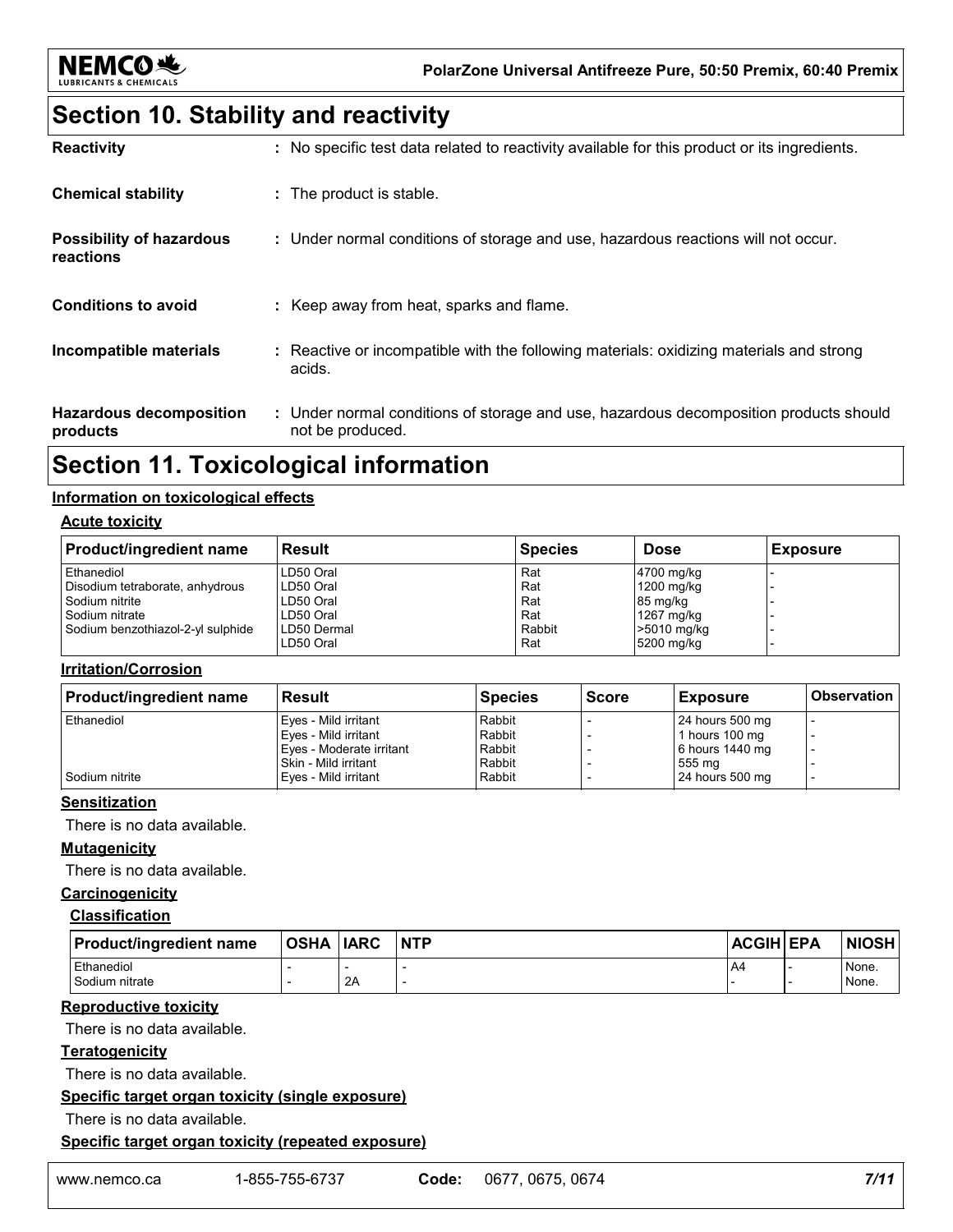

# **Section 11. Toxicological information**

| There is no data available.                                 |                                                                                                        |
|-------------------------------------------------------------|--------------------------------------------------------------------------------------------------------|
| <b>Aspiration hazard</b>                                    |                                                                                                        |
| There is no data available.                                 |                                                                                                        |
| Information on the likely<br>routes of exposure             | : Dermal contact. Eye contact. Inhalation. Ingestion.                                                  |
| Potential acute health effects                              |                                                                                                        |
| Eye contact                                                 | : Causes serious eye irritation.                                                                       |
| <b>Inhalation</b>                                           | : No known significant effects or critical hazards.                                                    |
| <b>Skin contact</b>                                         | May cause an allergic skin reaction.                                                                   |
| Ingestion                                                   | : Harmful if swallowed.                                                                                |
|                                                             | Symptoms related to the physical, chemical and toxicological characteristics                           |
| Eye contact                                                 | : Adverse symptoms may include the following:<br>pain or irritation<br>watering<br>redness             |
| <b>Inhalation</b>                                           | : No known significant effects or critical hazards.                                                    |
| <b>Skin contact</b>                                         | : Adverse symptoms may include the following:<br>irritation<br>redness                                 |
| Ingestion                                                   | : No known significant effects or critical hazards.                                                    |
|                                                             | Delayed and immediate effects and also chronic effects from short and long term exposure               |
| <b>Short term exposure</b>                                  |                                                                                                        |
| <b>Potential immediate</b><br>effects                       | : No known significant effects or critical hazards.                                                    |
| <b>Potential delayed effects</b>                            | : No known significant effects or critical hazards.                                                    |
| Long term exposure<br><b>Potential immediate</b><br>effects | : No known significant effects or critical hazards.                                                    |
| <b>Potential delayed effects</b>                            | : No known significant effects or critical hazards.                                                    |
| <b>Potential chronic health effects</b>                     |                                                                                                        |
| General                                                     | Once sensitized, a severe allergic reaction may occur when subsequently exposed to<br>very low levels. |
| Carcinogenicity                                             | : May cause cancer. Risk of cancer depends on duration and level of exposure.                          |
| <b>Mutagenicity</b>                                         | No known significant effects or critical hazards.                                                      |
| <b>Teratogenicity</b>                                       | No known significant effects or critical hazards.                                                      |
| <b>Developmental effects</b>                                | : No known significant effects or critical hazards.                                                    |
| <b>Fertility effects</b>                                    | : No known significant effects or critical hazards.                                                    |
|                                                             |                                                                                                        |

### **Numerical measures of toxicity**

### **Acute toxicity estimates**

| Route | $\bullet$ $\bullet$ $\bullet$<br>value<br>A<br>1 E .<br>$\mathbf{r}$ |
|-------|----------------------------------------------------------------------|
| Oral  | 740.9 mg/kg                                                          |

www.nemco.ca 1-855-755-6737 **Code:** 0677, 0675, 0674 *8/11*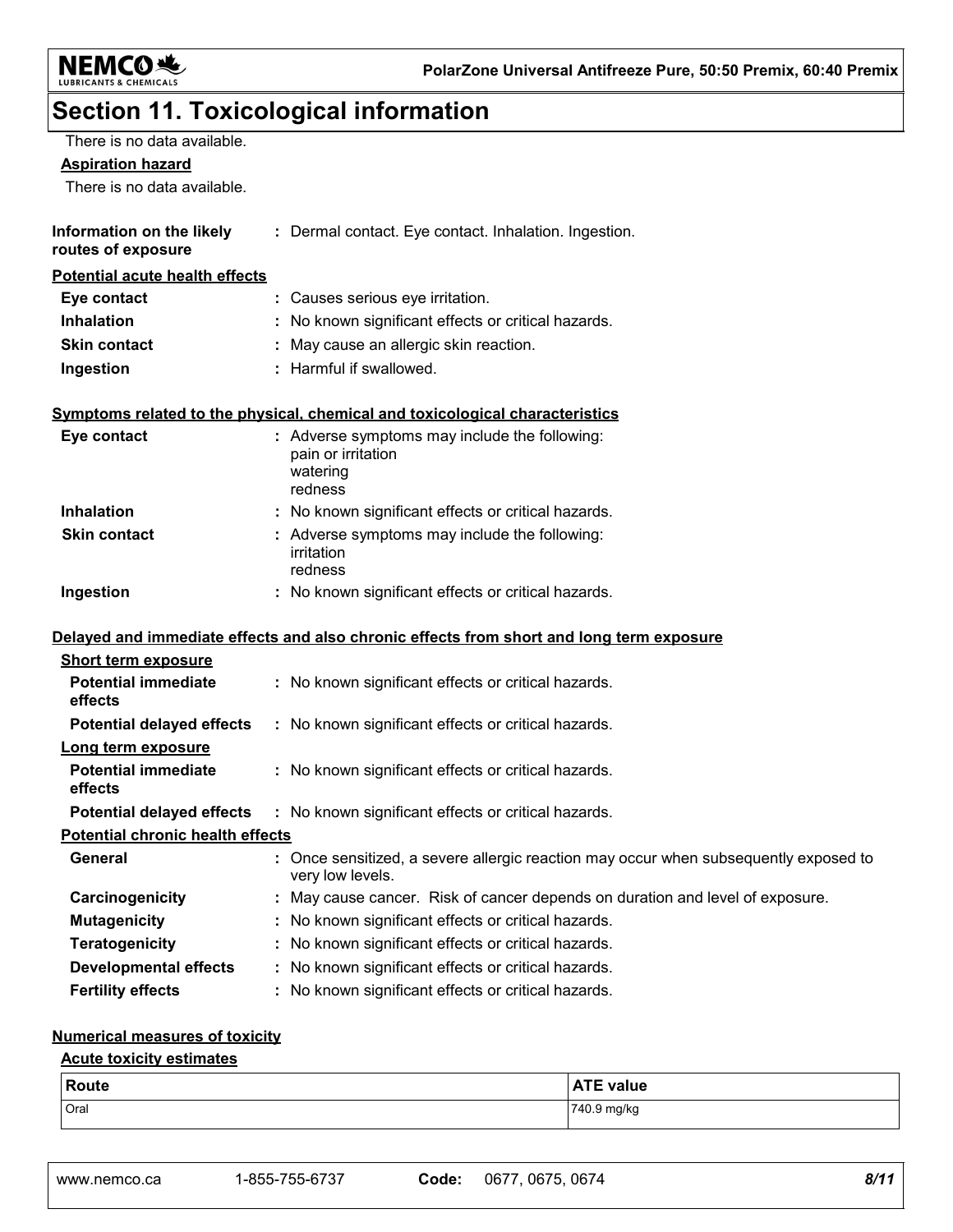

### **Section 12. Ecological information**

#### **Toxicity**

| Product/ingredient name           | <b>Result</b>                                | <b>Species</b>                                | <b>Exposure</b> |
|-----------------------------------|----------------------------------------------|-----------------------------------------------|-----------------|
| Ethanediol                        | Acute LC50 6900000 µg/L Fresh water          | Crustaceans - Ceriodaphnia dubia -<br>Neonate | 48 hours        |
|                                   | Acute LC50 41000000 µg/L Fresh water         | Daphnia - Daphnia magna - Neonate             | 48 hours        |
|                                   | Acute LC50 8050000 µg/L Fresh water          | Fish - Pimephales promelas                    | 96 hours        |
| Disodium tetraborate, anhydrous   | Acute EC50 15.4 mg/L Fresh water             | Algae - Pseudokirchneriella subcapitata       | 96 hours        |
|                                   | Acute LC50 141000 to 159000 µg/L Fresh water | Daphnia - Daphnia magna - Neonate             | 48 hours        |
|                                   | Acute LC50 3600 ppm Fresh water              | Fish - Gambusia affinis - Adult               | 96 hours        |
| Sodium nitrite                    | Acute EC50 159000 µg/L Marine water          | Algae - Tetraselmis chuii                     | 72 hours        |
|                                   | Acute EC50 1600000 µg/L Marine water         | Algae - Tetraselmis chuii                     | 96 hours        |
|                                   | Acute LC50 1100 µg/L Fresh water             | Crustaceans - Cherax quadricarinatus          | 48 hours        |
|                                   | Acute LC50 48 µg/L Fresh water               | Fish - Ictalurus punctatus - Fingerling       | 96 hours        |
|                                   | Chronic NOEC 0.912 mg/L Marine water         | Fish - Hippocampus abdominalis -              | 35 days         |
|                                   |                                              | Juvenile (Fledgling, Hatchling, Weanling)     |                 |
| Sodium nitrate                    | Acute EC50 522 mg/L Fresh water              | Fish - Pimephales promelas                    | 96 hours        |
|                                   | Acute LC50 161 mg/L Fresh water              | Crustaceans - Hyalella azteca - Adult         | 48 hours        |
|                                   | Acute LC50 323 mg/L Fresh water              | Daphnia - Daphnia magna - Neonate             | 48 hours        |
|                                   | Chronic NOEC 1.6 mg/L Fresh water            | Fish - Coregonus clupeaformis - Embryo        | 120 days        |
| Sodium benzothiazol-2-yl sulphide | Acute EC50 0.4 mg/L Fresh water              | Algae - Pseudokirchneriella subcapitata       | 72 hours        |
|                                   | Acute EC50 0.3 mg/L Fresh water              | Algae - Pseudokirchneriella subcapitata       | 96 hours        |
|                                   | Acute EC50 2.9 ppm Fresh water               | Daphnia - Daphnia magna                       | 48 hours        |
|                                   | Acute LC50 0.73 ppm Fresh water              | Fish - Oncorhynchus mykiss                    | 96 hours        |

#### **Persistence and degradability**

| <b>Product/ingredient name</b> | <b>Aquatic half-life</b> | ∣Photolvsis | Biodegradability |
|--------------------------------|--------------------------|-------------|------------------|
| Ethanediol                     |                          |             | Readily          |
| Sodium nitrite                 |                          |             | Readily          |

#### **Bioaccumulative potential**

| <b>Product/ingredient name</b>    | $\mathsf{Loa}\mathsf{P}_{\mathsf{ow}}$ | <b>BCF</b> | <b>Potential</b> |
|-----------------------------------|----------------------------------------|------------|------------------|
| Ethanediol                        | $-1.36$                                |            | low              |
| Disodium tetraborate, anhydrous   | $-1.53$                                |            | low              |
| Sodium nitrite                    | $-3.7$                                 |            | low              |
| Sodium benzothiazol-2-yl sulphide | $-0.48$                                | 18.35      | low              |

#### **Mobility in soil**

| Soil/water partition |  |
|----------------------|--|
| coefficient (Koc)    |  |

**:** There is no data available.

**Other adverse effects** : No known significant effects or critical hazards.

### **Section 13. Disposal considerations**

The generation of waste should be avoided or minimized wherever possible. Disposal of this product, solutions and any by-products should comply with the requirements of environmental protection and waste disposal legislation and any regional local authority requirements. Dispose of surplus and non-recyclable products via a licensed waste disposal contractor. Waste should not be disposed of untreated to the sewer unless fully compliant with the requirements of all authorities with jurisdiction. Waste packaging should be recycled. Incineration or landfill should only be considered when recycling is not feasible. This material and its container must be disposed of in a safe way. Care should be taken when handling empty containers that have not been cleaned or rinsed out. Empty containers or liners may retain some product residues. Avoid dispersal of spilled material and runoff and contact with soil, waterways, drains and sewers. **Disposal methods :**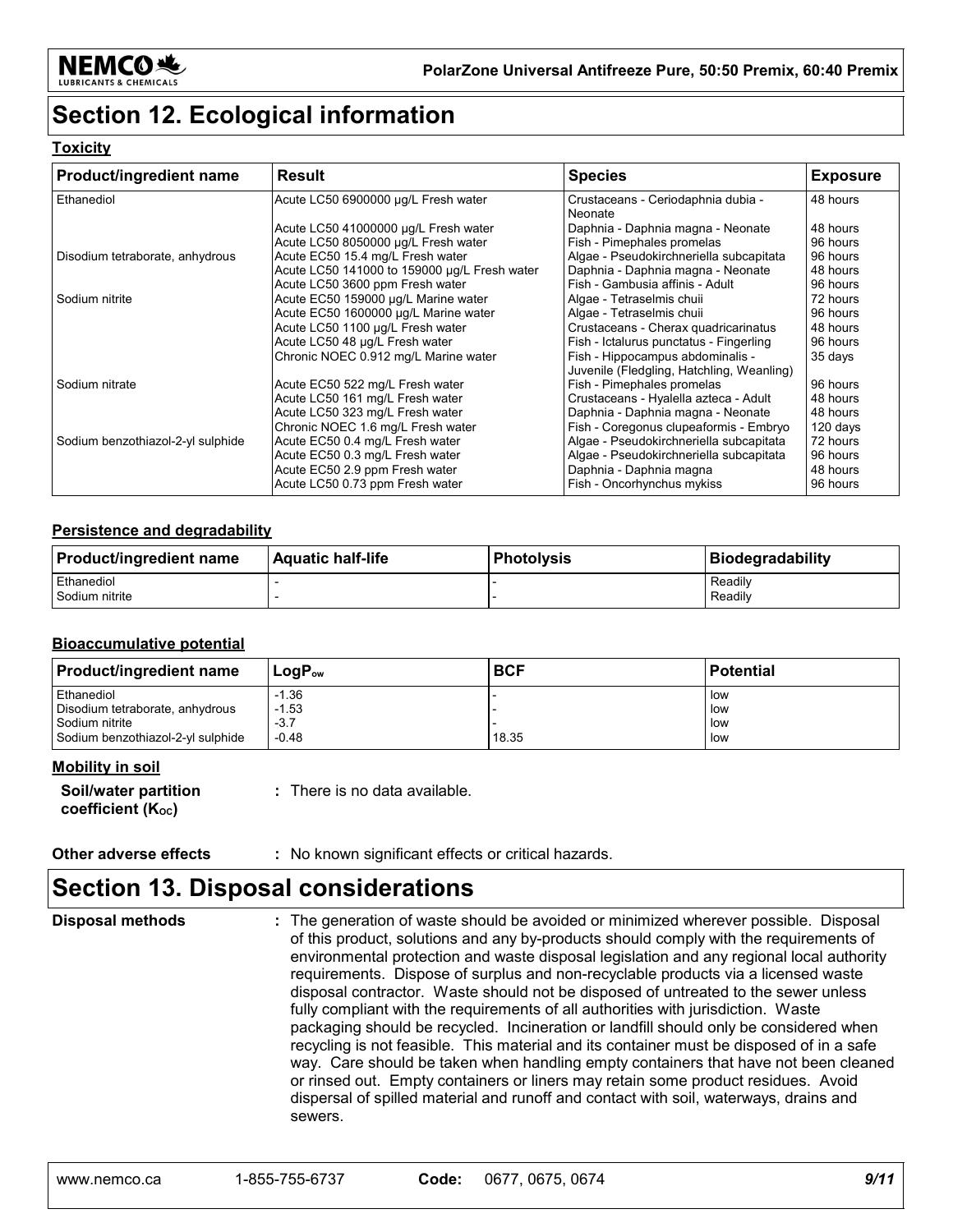

# **Section 14. Transport information**

|                                      | <b>TDG</b>               | <b>IMDG</b>              | <b>IATA</b>              |
|--------------------------------------|--------------------------|--------------------------|--------------------------|
| <b>UN number</b>                     | Not regulated.           | Not regulated.           | Not regulated.           |
| <b>UN proper</b><br>shipping name    | $\overline{\phantom{0}}$ |                          |                          |
| <b>Transport</b><br>hazard class(es) | $\overline{\phantom{a}}$ | $\overline{\phantom{0}}$ | -                        |
| <b>Packing group</b>                 | $\overline{\phantom{a}}$ |                          | $\overline{\phantom{a}}$ |
| <b>Environmental</b><br>hazards      | No.                      | No.                      | No.                      |
| <b>Additional</b><br>information     |                          |                          |                          |

**AERG :** Not applicable

**Special precautions for user Transport within user's premises:** always transport in closed containers that are **:** upright and secure. Ensure that persons transporting the product know what to do in the event of an accident or spillage.

**Transport in bulk according :** Not available. **to Annex II of MARPOL 73/78 and the IBC Code**

### **Section 15. Regulatory information**

**Canadian lists**

| <b>Canadian NPRI</b>         | : The following components are listed: Ethanediol |
|------------------------------|---------------------------------------------------|
| <b>CEPA Toxic substances</b> | : None of the components are listed.              |
| <b>Canada inventory</b>      | : All components are listed or exempted.          |
| <b>International lists</b>   |                                                   |
| <b>National inventory</b>    |                                                   |
| Australia                    | : All components are listed or exempted.          |
| China                        | : All components are listed or exempted.          |
| <b>Europe</b>                | : All components are listed or exempted.          |
| Japan                        | : All components are listed or exempted.          |
| <b>Malaysia</b>              | : Not determined.                                 |
| New Zealand                  | : All components are listed or exempted.          |
| <b>Philippines</b>           | : All components are listed or exempted.          |
| <b>Republic of Korea</b>     | All components are listed or exempted.            |
| Taiwan                       | : All components are listed or exempted.          |
|                              |                                                   |